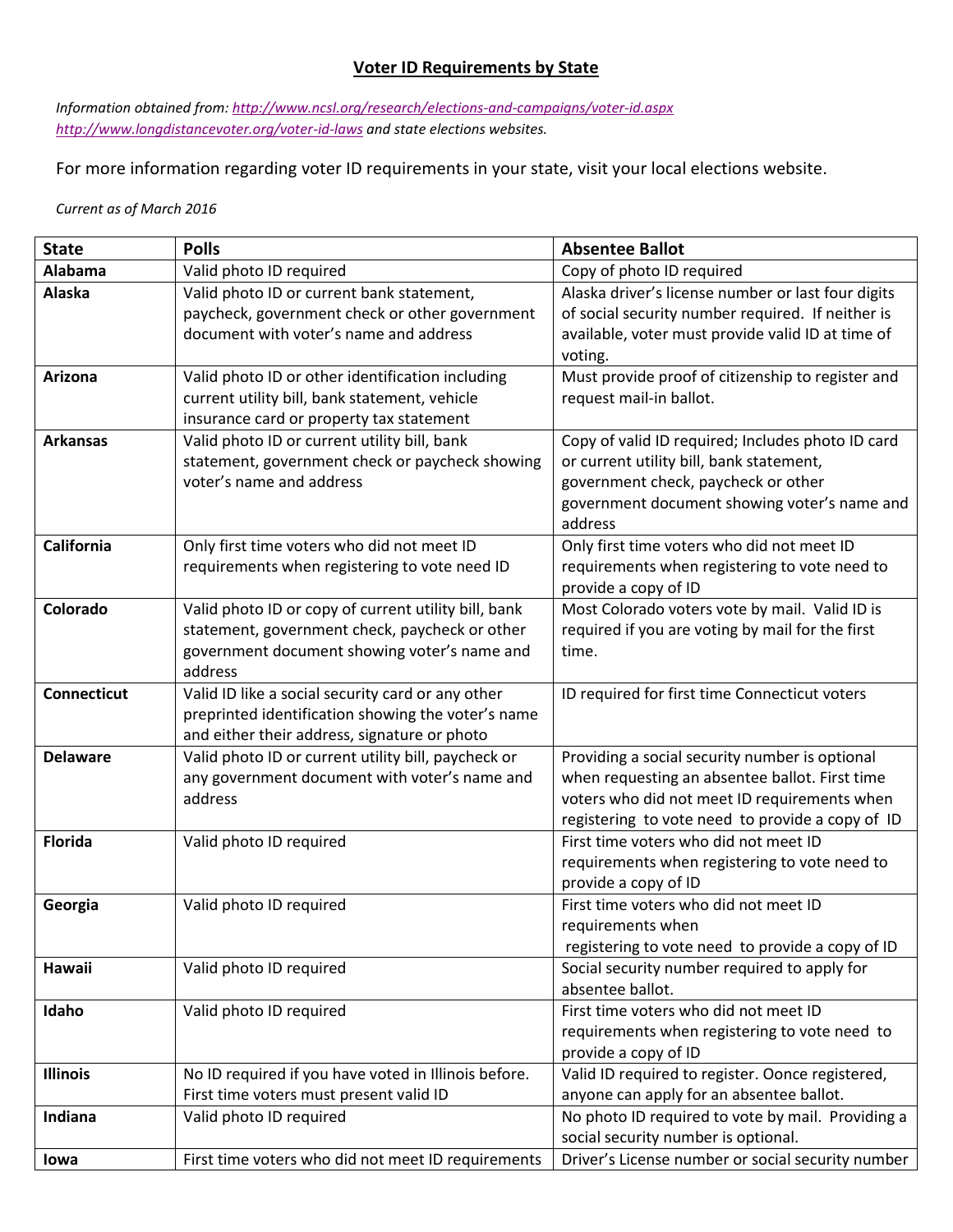|                      | when registering to vote need to provide ID            | needed to apply for absentee ballot.                  |
|----------------------|--------------------------------------------------------|-------------------------------------------------------|
| <b>Kansas</b>        | Valid photo ID required                                | Copy of photo ID required upon absentee ballot        |
|                      |                                                        | application request                                   |
| Kentucky             | Valid ID including driver's license, social security   | No ID required if County Clerk can verify your        |
|                      | card or credit card                                    | voting status and/or you have voted in Kentucky       |
|                      |                                                        | before                                                |
| Louisiana            | Valid photo ID required                                | Copy of photo ID or letter with names and             |
|                      |                                                        | addresses of two acquaintances in the precinct        |
|                      |                                                        | who could attest to voter's physical disability       |
| <b>Maine</b>         | No ID required if you have voted in Maine before       | No ID required if you have voted in Maine before      |
|                      |                                                        | and a copy of ID was supplied with original           |
|                      |                                                        | registration form                                     |
| <b>Maryland</b>      | No ID required if you have voted in Maryland           | To request an absentee ballot online, photo ID is     |
|                      | before                                                 | required. To request an absentee ballot by mail,      |
|                      |                                                        | no ID is required if ID was provided with original    |
|                      |                                                        | registration                                          |
| <b>Massachusetts</b> | No ID required if you have voted in Massachusetts      | No ID required if you have voted in                   |
|                      | before                                                 | Massachusetts before and a copy of ID was             |
|                      |                                                        | supplied with original registration form              |
| Michigan             | Valid photo ID required                                | No voter ID required if you are registered to vote    |
|                      |                                                        | in Michigan, but all first time voters must vote in   |
|                      |                                                        | person (exceptions made for voters who are            |
|                      |                                                        | disabled or who are 60 years of age or older).        |
| Minnesota            | No ID required if you have voted in Minnesota          | To request an absentee ballot online, driver's        |
|                      | before and have not changed addresses or name.         | license number, Minnesota ID card number, or          |
|                      | Re-registration required if change of address or       | last 4 digits of social security is required. If none |
|                      | name.                                                  | of those forms of ID are available, fill out a paper  |
|                      |                                                        | application and information will be verified with     |
|                      |                                                        | voter registration.                                   |
| <b>Mississippi</b>   | Valid photo ID required                                | Driver's license number or social security number     |
|                      |                                                        | required to request absentee ballot.                  |
| <b>Missouri</b>      | Valid ID in the form of ID issued by federal, state or | Voters requesting an absentee ballot by mail who      |
|                      | local government, ID issued by Missouri institution    | have registered by mail and have not voted in         |
|                      | of higher education, driver's license or state ID card | person are required to submit a copy of their         |
|                      | from another state, or current utility bill, bank      | personal identification unless they provided a        |
|                      | statement, paycheck, government check or other         | copy with their registration application.             |
|                      | government document with voter's name and              |                                                       |
|                      | address                                                |                                                       |
| <b>Montana</b>       | Valid ID in the form of driver's license, school ID,   | No ID required if you have voted in Montana           |
|                      | tribal photo ID, or current utility bill, bank         | before. First time voters who did not meet ID         |
|                      | statement, paycheck, confirmation of voter             | requirements when registering to vote need to         |
|                      | registration, government check or other                | provide a copy of ID                                  |
|                      | government document with voter's name and<br>address   |                                                       |
| Nebraska             | No ID required if you have voted in your county at     | No ID required if you have voted in your county       |
|                      | least once. First time voters must submit copy of ID   | at least once. First time voters must submit copy     |
|                      | with registration form.                                | of ID with ballot application                         |
| <b>Nevada</b>        | No ID required if you have voted in Nevada before.     | No ID required if you have voted in Nevada            |
|                      | First time voters who did not meet ID requirements     | before. First time voters who did not meet ID         |
|                      | when registering to vote must provide ID.              | requirements when registering to vote need to         |
|                      |                                                        | provide a copy of ID                                  |
| <b>New Hampshire</b> | Valid ID in the form of any state's driver's license,  | No ID required if you are                             |
|                      | or ID issued by any federal, state or local            | registered to vote and/or have                        |
|                      |                                                        |                                                       |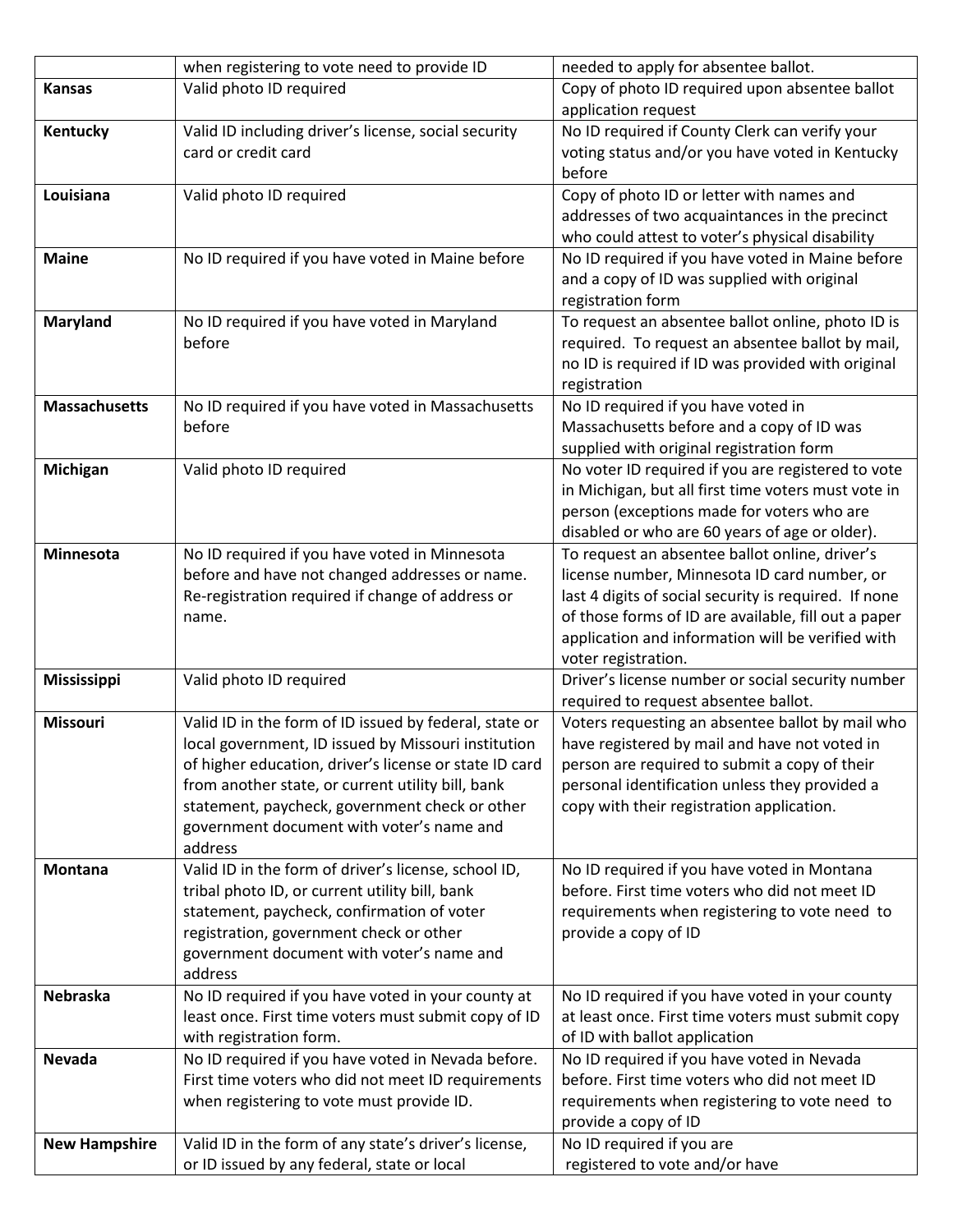|                       | government. Any other ID determined legitimate         | voted in New Hampshire before. A copy of photo                                                |
|-----------------------|--------------------------------------------------------|-----------------------------------------------------------------------------------------------|
|                       | by election officials at polling place or verification | ID is required                                                                                |
|                       | of voter's identity by authorized election official at | with absentee ballot application                                                              |
|                       | voting place, but voter must sign voter affidavit.     | if you are not registered to vote                                                             |
| <b>New Jersey</b>     | No ID required if you have voted in New Jersey         | Valid ID is required to apply for a mail-in ballot in                                         |
|                       | before. First time voters who did not meet ID          | person. First time voters who did not meet ID                                                 |
|                       | requirements when registering to vote must             | requirements when registering to vote need to                                                 |
|                       | provide ID.                                            | provide a copy of ID                                                                          |
| <b>New Mexico</b>     | No ID required if you have voted in New Mexico         | No ID required if you have voted in New Mexico                                                |
|                       | before. First time voters who did not meet ID          | before. First time voters who did not                                                         |
|                       | requirements when registering to vote must             | meet ID requirements when registering to vote                                                 |
|                       | provide ID.                                            | need to provide a copy of ID                                                                  |
| <b>New York</b>       | No ID required if you have voted in New York           | No ID required if you have voted in New York                                                  |
|                       | before. First time voters who did not meet ID          | before. First time voters who did not meet ID                                                 |
|                       | requirements when registering to vote must             | requirements when registering to vote need to                                                 |
|                       | provide ID.                                            | provide a copy of ID                                                                          |
| <b>North Carolina</b> | Valid photo ID required except for those with a        | When the voter sends in their absentee ballot                                                 |
|                       | "reasonable impediment"                                | request, they will need to provide either their                                               |
|                       |                                                        | driver's license number or the last four digits of                                            |
|                       |                                                        | their Social Security number. Alternatively, you                                              |
|                       |                                                        | can send a photocopy of one of the following                                                  |
|                       |                                                        | forms of ID with your request: current photo ID                                               |
|                       |                                                        | or a current utility bill, bank statement,                                                    |
|                       |                                                        |                                                                                               |
|                       |                                                        | government check, paycheck or other                                                           |
|                       |                                                        | government document that shows the voter's<br>name and current address                        |
| <b>North Dakota</b>   | Valid photo ID required (includes a long-term care     |                                                                                               |
|                       | identification certificate which is provided by a ND   | Copy of valid ID required or an attester can<br>provide his/her information and attest to the |
|                       | facility)                                              |                                                                                               |
|                       |                                                        | applicant's North Dakota residency and voting<br>eligibility.                                 |
| Ohio                  | Valid ID required including photo identification       | When the voter sends in their absentee ballot                                                 |
|                       | issued by the federal government or state of Ohio      | request, they will need to provide either their                                               |
|                       | or current utility bill, bank statement government     | driver's license number or the last four digits of                                            |
|                       | check, paycheck or other government document           | their Social Security number. Alternatively, you                                              |
|                       |                                                        | can send a photocopy of one of the following                                                  |
|                       |                                                        | forms of ID with your request: current photo ID                                               |
|                       |                                                        | or a current utility bill, bank statement,                                                    |
|                       |                                                        | government check, paycheck or other                                                           |
|                       |                                                        |                                                                                               |
|                       |                                                        | government document that shows the voter's<br>name and current address                        |
| Oklahoma              | Valid ID that includes name, photograph, non-          | No ID required if you have voted in Oklahoma                                                  |
|                       | expired, and was issued by the federal or Oklahoma     | before. First time voters who did not meet ID                                                 |
|                       | government or federally recognized Indian tribe or     | requirements when registering to vote need to                                                 |
|                       | nation; or a voter registration card issued by the     | provide a copy of ID                                                                          |
|                       | county elections board                                 |                                                                                               |
| Oregon                | All voters vote by mail. First time voters who did     | All voters vote by mail. First time voters who did                                            |
|                       | not meet ID requirements when registering to vote      | not meet ID requirements when registering to                                                  |
|                       | need to provide a copy of ID                           | vote need to provide a copy of ID                                                             |
| Pennsylvania          | Valid photo ID requested but not required.             | Driver's license number, Social                                                               |
|                       | Exempt: 1) If you have a religious objection to being  | Security number, or copy of a                                                                 |
|                       | photographed, you may submit a without-photo ID        | photo ID is required                                                                          |
|                       | issued by PennDOT; 2) UOCAVA voters and voters         |                                                                                               |
|                       | affected by the Voting Accessibility for Elderly and   |                                                                                               |
|                       |                                                        |                                                                                               |